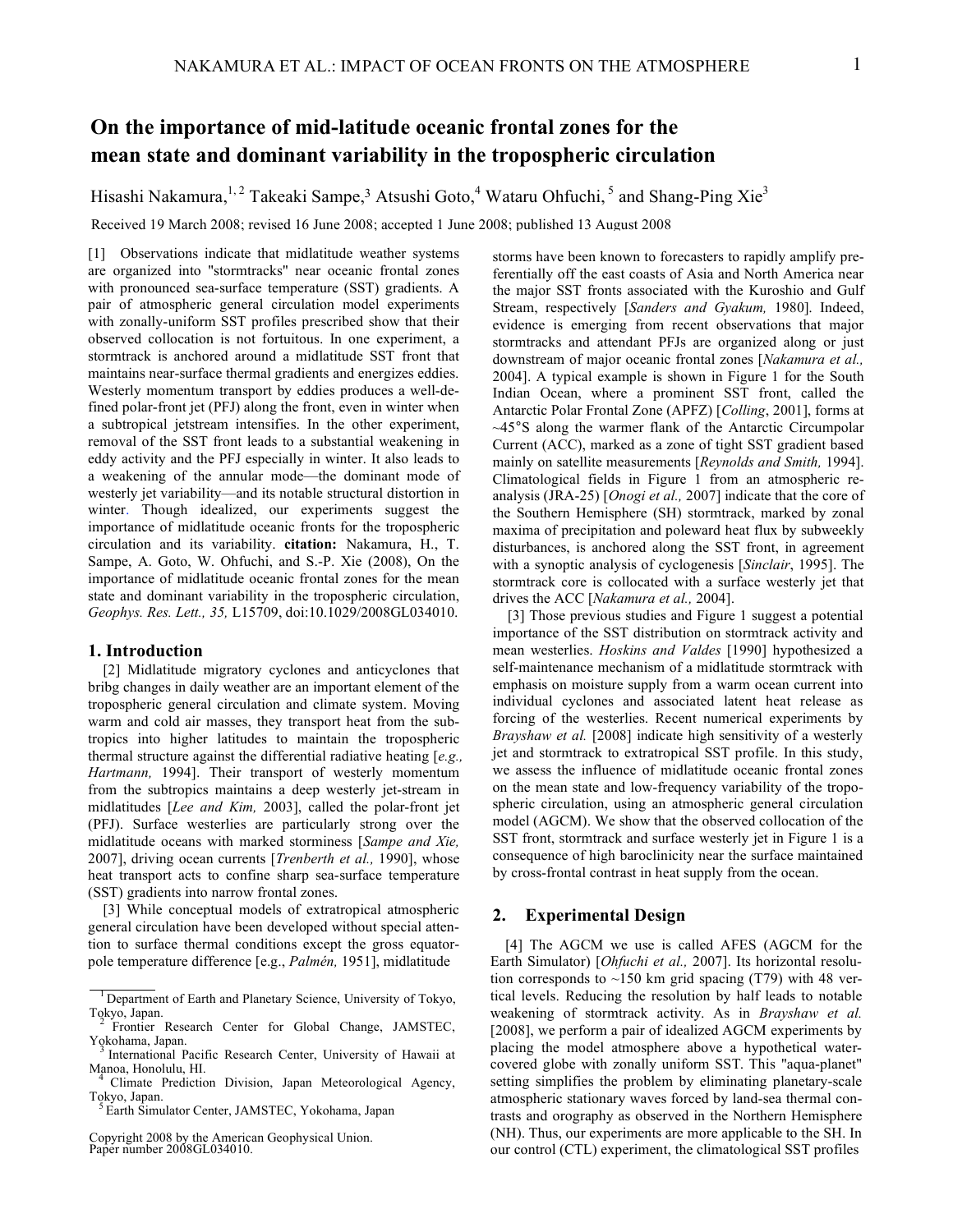

**Figure 1.** Climatologies for austral winter (Jun.-Aug.) over the South Indian Ocean of (a) SST (every 2°C) and satellite-measured (AMSR-E) precipitation (mm/day; color), (b) stormtrack activity measured as 850-hPa poleward eddy heat flux (every 2  $\hat{K}$  m/s) and turbulent flux of sensible and latent heat from the surface (W/m<sup>2</sup>; color) and (c) 925-hPa westerly wind velocity (every 2 m/s; negative for easterly) and local equatorward SST gradient (deg./100 km; colored).

observed over the South Indian Ocean (60~80°E) for austral summer (Dec.-Feb.) and winter (Jun.-Aug.) are prescribed in the model NH and SH, respectively. In the resultant profile (Figure 2), SST peaks in the NH tropics, where the ascending branch of a Hadley cell is simulated with stronger subtropiccal subsidence in the SH, a winter-summer asymmetry typically observed. The model NH and SH thus correspond to the summer and winter hemispheres, respectively. In each hemisphere the SST profile is charac- terized by sharp gradients at 45° latitude associated with APFZ, which is in contrast to *Brayshaw et al.* [2008], who assigned hypothetical non-frontal SST profiles. In the other (NF) experiment, SST poleward of the front is artificially raised to relax the gradients (Figure 2). To highlight the sensitivity of PFJs, no modifications were added to subtropical SST, to which the intensity of a subtropical jet (STJ) is sensitive [*Brayshaw et al.*, 2008]. The frontal feature in the SST profile was thus eliminated with the equator-pole difference kept the same between the two experiments, each of which was performed for 60 months with insolation fixed to the boreal summer solstice condition for robust statistics.

#### **3. Mean stormtracks and westerly jets**

[5] Figures 3a and 3b compare the mean states of stormtrack activity between the CTL and NF experiments. The activity was evaluated daily as the longitudinal variance of 250 hPa meridional velocity (*v*) and the covariance between 850hPa *v* and temperature (*T*) fluctuations, both associated with subweekly eddies. The latter is equivalent to the eddy heat flux in Figure 1b. In each hemisphere for the CTL experiment, the main stormtrack marked as a well-defined activity maximum is located slightly poleward of the SST front, as observed (Figure 1). In the NF experiment, the midlatitude stormtrack activity is reduced by ~50% in the upper troposphere (Figure 3a) and by 70~75% in the lower troposphere (Figure 3b). The hemispherically-averaged time-mean eddy heat flux is reduced by ~50%, as a consequence of reduced low-level available potential energy (APE) that is proportional to the latitudinal integral of the squared difference between local time-mean and hemispheric-mean temperatures.

[6] The CTL experiment simulates realistic jetstreams (Figures 3c and 3d). Reflecting its eddy-driven nature, a PFJ with strong surface westerlies is collocated with the main stormtrack slightly poleward of the front in either hemisphere, as observed (Figure 1b). Vigorous poleward eddy heat transport acts to relax the meridional air temperature gradient, which is equivalent to the westerly acceleration near the surface under thermal wind balance. As observed in the SH [*Nakamura and Shimpo,* 2004], eddies maintain the well-defined PFJ and surface westerlies even in winter when the STJ strengthens at the



**Figure 2.** Latitudinal profiles of (a) SST and (b) its meridional gradient, prescribed as the lower- boundary condition for an AGCM experiment with midlatitude SST fronts (black, "CTL"). Partially modified profiles are shown for another experiment without the fronts (green, "NF").

terminus of the strong Hadley cell. As argued by *Hoskins* [1991], the surface westerly axis is simulated on the poleward flank of the SST front, where a zonal chain of air parcels cooled by the ocean is forced to shrink toward higher latitudes. The resultant westerly acceleration maintains the westerlies against surface friction. In the NF experiment, the reduced stormtrack activity causes a marked weakening of midlatitude westerlies. In the upper troposphere, the PFJ core displaces equatorward by 10° in summer, while it diminishes in winter. The surface westerly axis also moves equatorward by 10° or more, which could alter ocean currents. Despite no changes added to the subtropical or tropical SST, the removal of the midlatitude SST front causes an unrealistic equatorward displacement of the subtropical high-pressure belt, marked by the latitude of zero near-surface zonal wind, and the weakening of the tropical easterly Trades (Figure 3d). The associated weakening of angular momentum exchange with the solid earth is consistent with reduced lateral mixing of the momentum by eddies due to the removal of the SST front.

[7] As evident in Figure 3f, the main stormtrack is anchored firmly on the poleward flank of the SST front in each hemisphere, but it becomes much more wobbling without the front. The front maintains tight meridional gradient in surface air temperature (SAT) necessary for recurrent storm development. As observed (Figure 1), the ocean warms the overlying atmosphere through upward turbulent heat flux on the warmer side of the front, while it is downward on its cooler side (Figure 3e). The flux is proportional to local SST-SAT difference,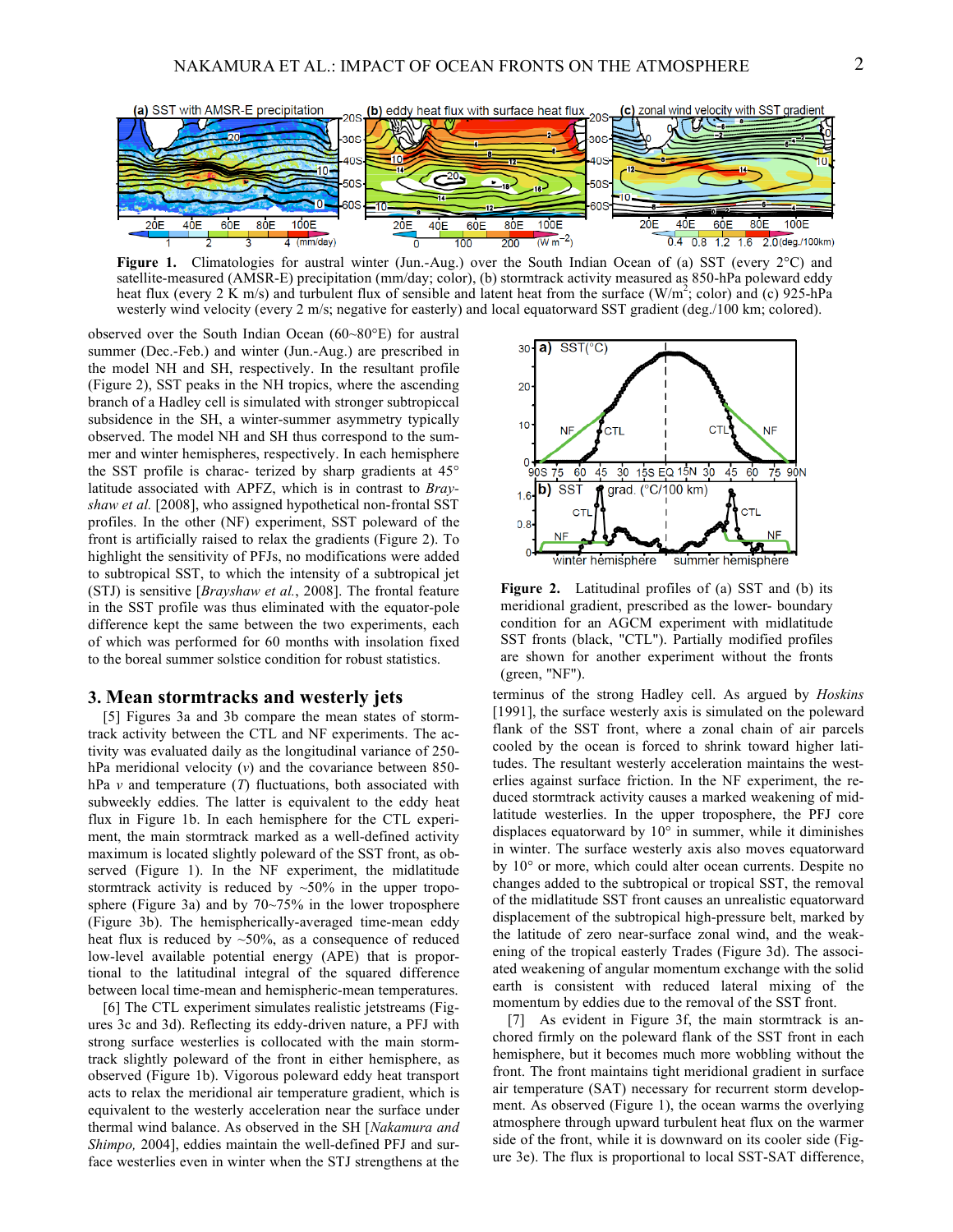

**Figure 3.** Meridional profiles of the mean states of (a) longitudinal variance of 250-hPa meridional wind fluctuations  $(m<sup>2</sup>/s<sup>2</sup>)$ , (b) 850-hPa poleward eddy heat flux (K m/s), both associated with subweekly disturbances, (c) 250-hPa zonally-averaged westerly wind velocity [*U*] (m/s), (d) 925-hPa [*U*] (m/s; negative: easterly), (e) turbulent sensible heat flux  $(W/m<sup>2</sup>)$  from the surface (positive: upward), and (f) probability density of 850-hPa stormtrack axis (maximum eddy heat flux), based on the 60-month AGCM integrations with (solid, CTL) and without (dotted, NF) SST fronts (triangle) for the summer (red) and winter (blue) hemispheres, as indicated.

which is particularly large on the frontal flanks. A lag correlation analysis was performed between the 850-hPa poleward eddy heat flux at 45° latitude as the reference index and the cross-frontal differences in each of the SAT and sensible heat flux between 42° and 48° latitudes. It reveals that, after being relaxed by the eddy heat transport, the SAT gradients can be restored within 2~3 days through the enhanced cross-frontal differential heat supply from the ocean, which is what may be called "oceanic baroclinic adjustment".

## **4. Annular variability of the westerly jets**

[8] Our experiments also suggest that midlatitude SST fronts can significantly influence the atmospheric variability. We focus on the annular mode [*Thompson and Wallace,* 2000], the dominant mode of low-frequency variability in the extratropics recognized as a meridional seesaw in zonally-averaged westerly wind speed [*U*]. The model annular mode has been extracted statistically as the first empirical orthogonal function (EOF) of 11-day mean anomalies (as deviations from the 60-month mean) in 250-hPa [*U*] poleward of 20° latitude for each hemisphere. The first EOF defines a profile of [*U*] anomalies that accounts for the largest fraction of their hemispheric variance, and the amplitude timeseries (PC1) was used for identifying the events for the composites in Figure 4.

[9] In the CTL experiment, the annular mode is dominant, accounting for about half of the total [*U*] variance in either hemisphere. The winter and summer modes represent seesaws in [*U*] between the latitudes of 55° and 37° and of 60° and 42°, respectively, with their nodes anchored around the mean joint axes of a PFJ and stormtrack, as observed in the SH [*Thompson and Wallace,* 2000]. While the summer mode represents meridional migration of the PFJ (Figure 4b), the positive and negative phases of the winter mode correspond to PFJ-STJ double-jet and STJ-dominant regimes, respectively (Figure 4a), as observed in SH winter [*Aoki et al.,* 1996]. The model annular mode is essentially the coupled variability between the PFJ and stormtrack, as in the observations [*Lorenz and Hartmann,* 2001]. In winter, for example, increases in the midlatitude eddy activity and associated momentum transport cause westerly acceleration and deceleration poleward and equatorward of the PFJ, respectively.

[10] In the NF experiment, however, stormtracks lose their anchor with the SST fronts and thus become wobbling (Figure 3f), while their activity and associated poleward momentum transport both weaken markedly. Consequently, the annular mode becomes weaker and less well defined in its spatial structure in either hemisphere (Figure 4). Particularly, the winter mode is unrealistic, basically representing the STJ variability with no well-defined center of action in midlatitude [*U*] anomalies, consistent with *Eichelberger and Hartmann* [2007]. In this situation, the double jet regime is no longer realized (Figure 4c). The removal of the SST front weakens [*U*] fluctuations markedly in each hemisphere, with a loss of two distinct midlatitude peaks in the [*U*] variance that signify the dominance and robustness of the annular mode.

### **5. Summary and discussion**

[11] In this study, a comparison between our AGCM experiments with zonally uniform SST prescribed with and without its frontal gradients suggests a potentially important role of the oceanic frontal zones in maintaining the tropospheric circulation, including the PFJs and Trades, by energizing stormtrack activity through enhancing low-level APE and anchoring that activity by restoring sharp cross-frontal



**Figure 4.** Typical latitudinal profiles of 250-hPa [*U*] (m/s) for the positive (solid) and negative (dashed) phases of the annular mode for the (a) winter and (b) summer hemispheres in the CTL experiment. (c) and (d): As in (a) and (b), respectively, but for the NF experiment. Based on the composites for 17~29 events in which the mode index (PC1) exceeds its 3 standard deviations in magnitude. Circules denote [*U*] anomalies significant at the 95% confidence level.